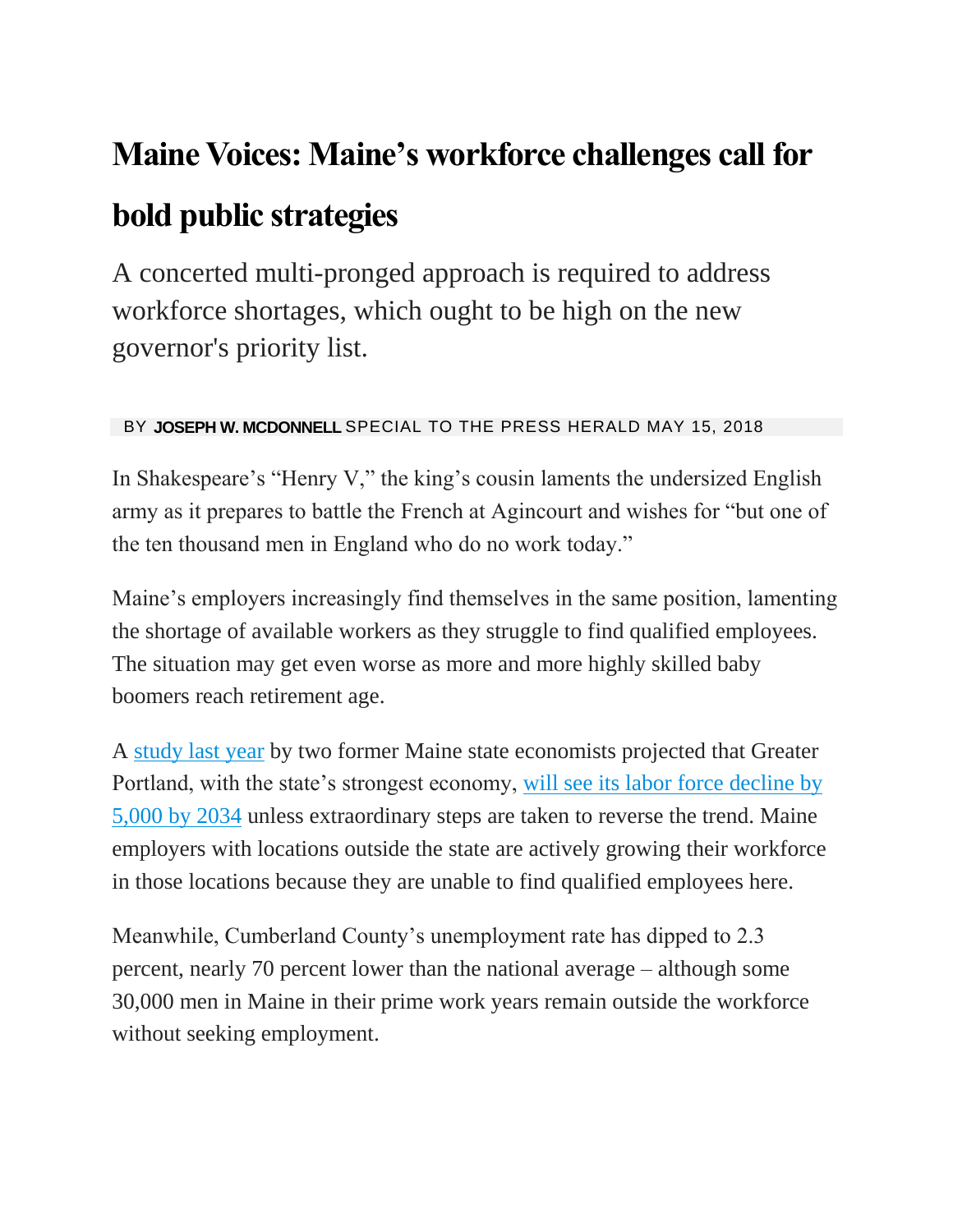A concerted multi-pronged strategy is required to address the workforce shortages, which ought to be high on the new governor's priority list. Such measures include:

*•* Bringing more immigrants into Maine, especially those with skills.

*•* Attracting young workers from other states, including those who grew up in Maine and moved away.

*•* Attracting out-of-state students to Maine and engaging them with Maine employers.

• Stemming the outflow of Maine college graduates by offering incentives such as college debt forgiveness.

*•* Ramping up internships, apprenticeships and work-study projects to link young people with Maine employers.

*•* Increasing the skilled-labor pool by getting more than the current 62 percent of high school graduates to attend community colleges or universities.

Many of these strategies are already underway, although not at the scale required. Even at scale, these measures may run into head winds because of the work world's rapid disruption. Much has been made of trade and immigration as the culprits upending industries and jobs. But these are minor factors compared with automation and artificial intelligence.

A McKinsey study has found that [45 percent of work activities could be](https://www.mckinsey.com/business-functions/digital-mckinsey/our-insights/four-fundamentals-of-workplace-automation)  [automated](https://www.mckinsey.com/business-functions/digital-mckinsey/our-insights/four-fundamentals-of-workplace-automation) with current technologies. We have become familiar with robots replacing factory workers and kiosks and scanners replacing clerks. Over the next decade, low-skilled jobs will increasingly become casualties of automation, and high-skilled jobs will no longer be immune as computer algorithms replace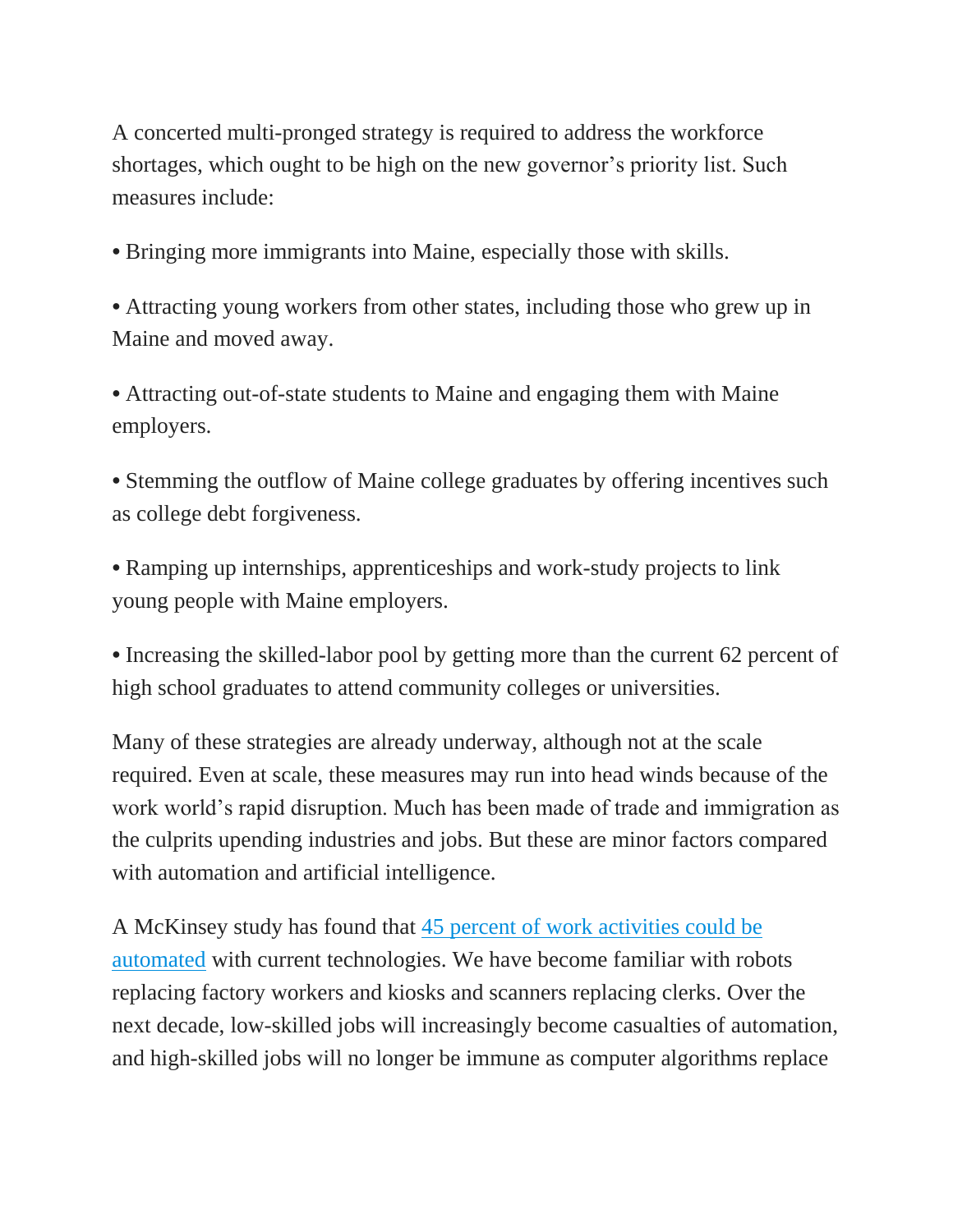professionals in law, medicine and finance. Ironically today's workforce shortages will accelerate the adoption of automation.

It's easy to imagine a dystopian scenario with automation exacerbating economic inequality as AI benefits businesses at workers' expense. The historian Yuval Noah Harari [warns](https://ideas.ted.com/the-rise-of-the-useless-class/) of the rise of a useless class. Developing a more highly skilled workforce offers the most sensible strategy to address the workforce shortages and disruption from artificial intelligence.

One hundred years ago, as the country shifted from agriculture to industry, it faced a similar crisis with shortages of trained workers. Two camps emerged to address the problem. One, led by John Dewey, responded with problemcentered education to train future workers how to learn to continually adjust in a dynamic world. But Dewey's vision lost out to an educational system that split into a vocational arm for job training and a liberal education arm for critical thinking and civic interests.

In "Robot-Proof: Higher Education in the Age of Artificial Intelligence," Northeastern University President Joseph Aoun has sought to address today's workforce challenges by reimagining higher education, adopting Dewey's vision of marrying creativity and critical thinking with vocational education.

Aoun offers three proposals to better prepare students for the needs of today's employers: 1) a curriculum that educates all students in data, technology and human literacy along with capacities in entrepreneurship, systems thinking and cultural agility; 2) joint curricular development with employers to align educational outcomes with workforce requirements; and 3) an educational system that provides those in the workforce with continual upgrading of skills, recognizing that in a rapidly automating world, no job will be robot proof (the title of his book notwithstanding).